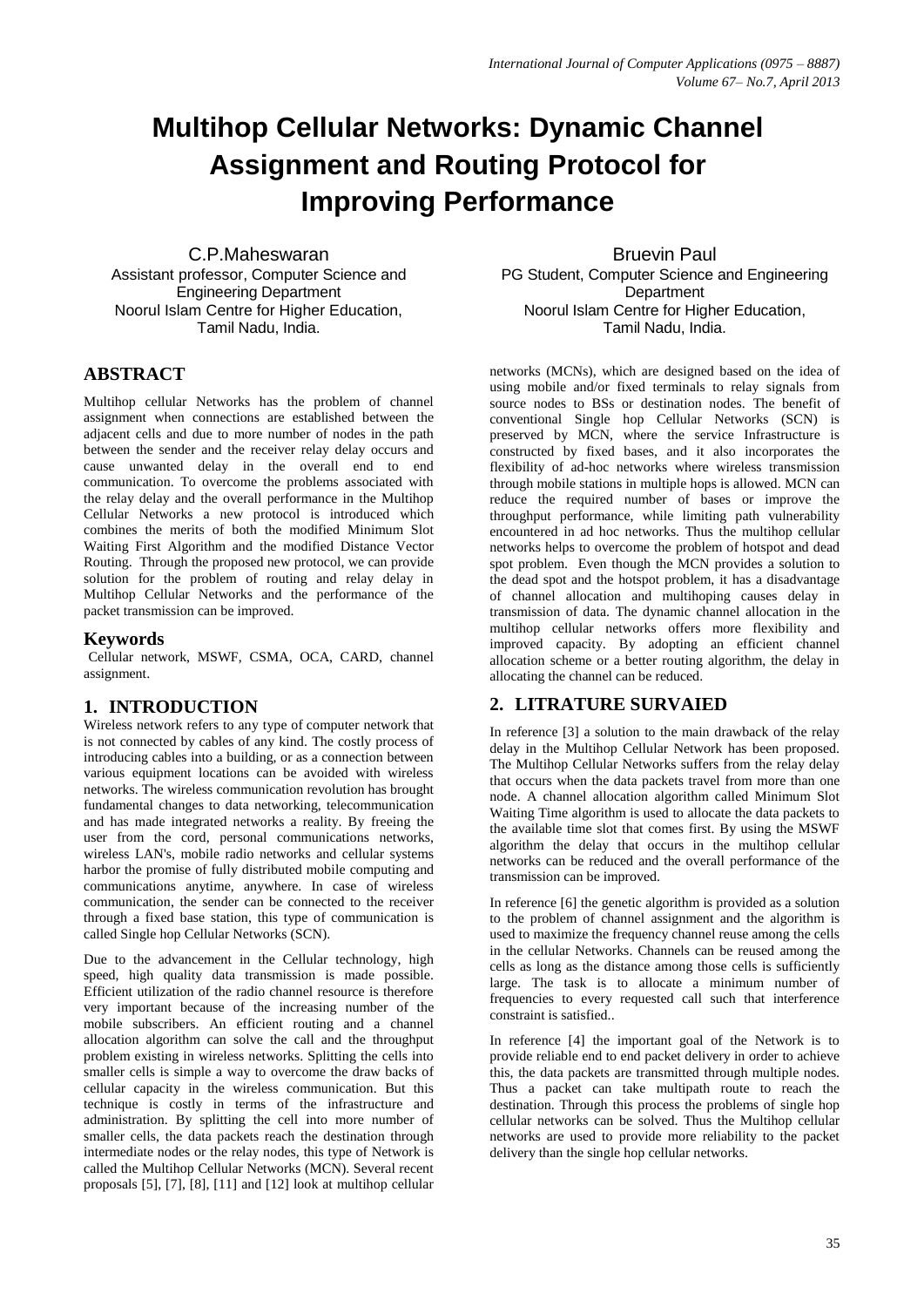In reference [9], a clustered MCN (cMCN) with a fixed channel assignment is proposed. In cMCN, a macrocell is divided into seven microcells, one center microcell, and six virtual microcells around the center microcell. Each microcell is allocated a fixed set of channels. Each virtual microcell has a wireless dedicated information port (DIP) to assign channel and select relaying path and relay stations for mobile nodes. As the fixed channel assignment cannot cope with temporal changes in the traffic pattern, the authors proposed the multihop dynamic channel assignment (MDCA) [10], where channels are assigned to mobile nodes based on the interference condition of the channels in a cell with respect to the other interfering cells. The idea is to maximize the channel availability of the system. Results show that MDCA has performed better than the fixed channel assignment in terms of system capacity.

In reference [1] poor communications to and from the base station due to severe multi-path fading and/or noise can be avoided when multihop relaying is used as an overlay architecture for single hop Time Division Duplex (TDD) and Wideband-Code Division Multiple Access (W-CDMA) cellular networks. Relaying is a fundamental concept in multihop wireless ad hoc networks whereby communications between mobile terminals are carried out through intermediate nodes. The small distance and the potential high transmission rate between the relaying entities draws our attention to the significance of multi-hop relaying in hot and/or dead spots. A major challenge pertaining to the introduction of this technology into cellular networks is the design of an efficient slot assignment algorithm for relaying nodes. A heuristic slot assignment scheme, namely Delay-Sensitive Slot Assignment (DSSA) is proposed to allocate the channel assignment. DSSA is capable of fully utilizing a limited number of channels to enhance spatial reuse and reduce the end-to-end delay.

A dynamic channel allocation algorithm is proposed to dynamically allocate the channels in the Multihop cellular networks and to solve the problem of dynamic channel allocation in the Multihop cellular networks. The MDCA (Multihop Dynamic Channel Assignment) algorithm assigns channels to calls based on interference information in surrounding cells, provided by the Interference Information Table (IIT) in the network. Two different channel searching strategies, Sequential Channel Searching (SCS) and Packing based Channel Searching (PCS), for use in MDCA is studied. A channel reassignment procedure to further enhance the performance is also investigated. MDCA significantly improves the system capacity. Furthermore, the MDCA can efficiently alleviate the call blocking in hot-spot cells.

An architecture called integrated Cellular and Ad hoc Relaying systems (iCAR) was proposed to solve the problem of allocating the channel for the mobile nodes. The proposed iCAR is a new wireless system architecture based on the integration of cellular and modern ad hoc relaying technologies. It addresses the congestion problem due to unbalanced traffic in a cellular system and provides interoperability for heterogeneous networks. This system can efficiently balance traffic loads between cells by using ad hoc relaying stations (ARS) to relay traffic from one cell to another dynamically. This increases the system's capacity cost effectively, and reduces transmission power for mobile hosts and extends system coverage. With a limited number of ARSs and some increase in the signaling overhead (as well as hardware complexity), the call blocking/dropping probability in a congested cell and the overall system can be reduced.

#### **3. CHANNEL DESIGNING MODEL**

Let us Consider Maximum interface degree of any link is the Network interface degree, where the interference degree of any link  $(u, v)$  is the number of link that interfere with  $(u, v)$ but not with each other. Network interface degree can also be termed as the size of maximum independent set in the sub graph induced by the neighbors of any vertex in the conflict graph. Network interface model is independent of the network topology and is dependent on the interference model. A certain number of time slot is specified for the link schedule. For each time slot, a set of multi-set active links (with a channel assigned to each link) is specified.



**Fig 1: Topology of a MCN environment.**

The two main constraints for the valid link schedule are: 1) the active link instances should not interfere. 2) the number of different channels incident on any node u in a time slot is less than v. A call can also be regarded as a session, traffic flow, or a connection. For a connection the nodes on the path is assigned with separate nodes. We define a virtual path called source point s, to represent a initial point of connection in the source node. Separate source points are used in the source node, for different connections. The connection is established from the source to the destination through intermediate nodes called relay nodes. A basic problem in such network topology that involves the relay nodes is the relay delay and the selection of the path from the source to the destination. To reduce the delay, an effective channel assignment is needed. It proposes an optimal and heuristic channel assignment scheme called OCA and minimum time slot waiting first (MSWF) respectively, for a time division duplex (TDD) and wideband code division multiple access (W-CDMA) MCN. Fig 1 gives the general topology of the Multihop Cellular Networks with each cell contain a Base Station, one or more source or destination nodes and few mobile and intermediate nodes.

OCA provides an optimal solution in minimizing packet delay and can be used as unbiased or benchmark tool for comparison among different network conditions or networking schemes.

- We start with a set of relaying paths from source to destination provided by the routing algorithm.
- The set of virtual points denoted as V, determine the relaying paths such that no two paths intersect except at the BS.
- The set of source points is denoted as S, and the set of relaying points as R.
- The set V may correspond to the same physical node.

The routing algorithm decides the relay nodes from the source to the destination.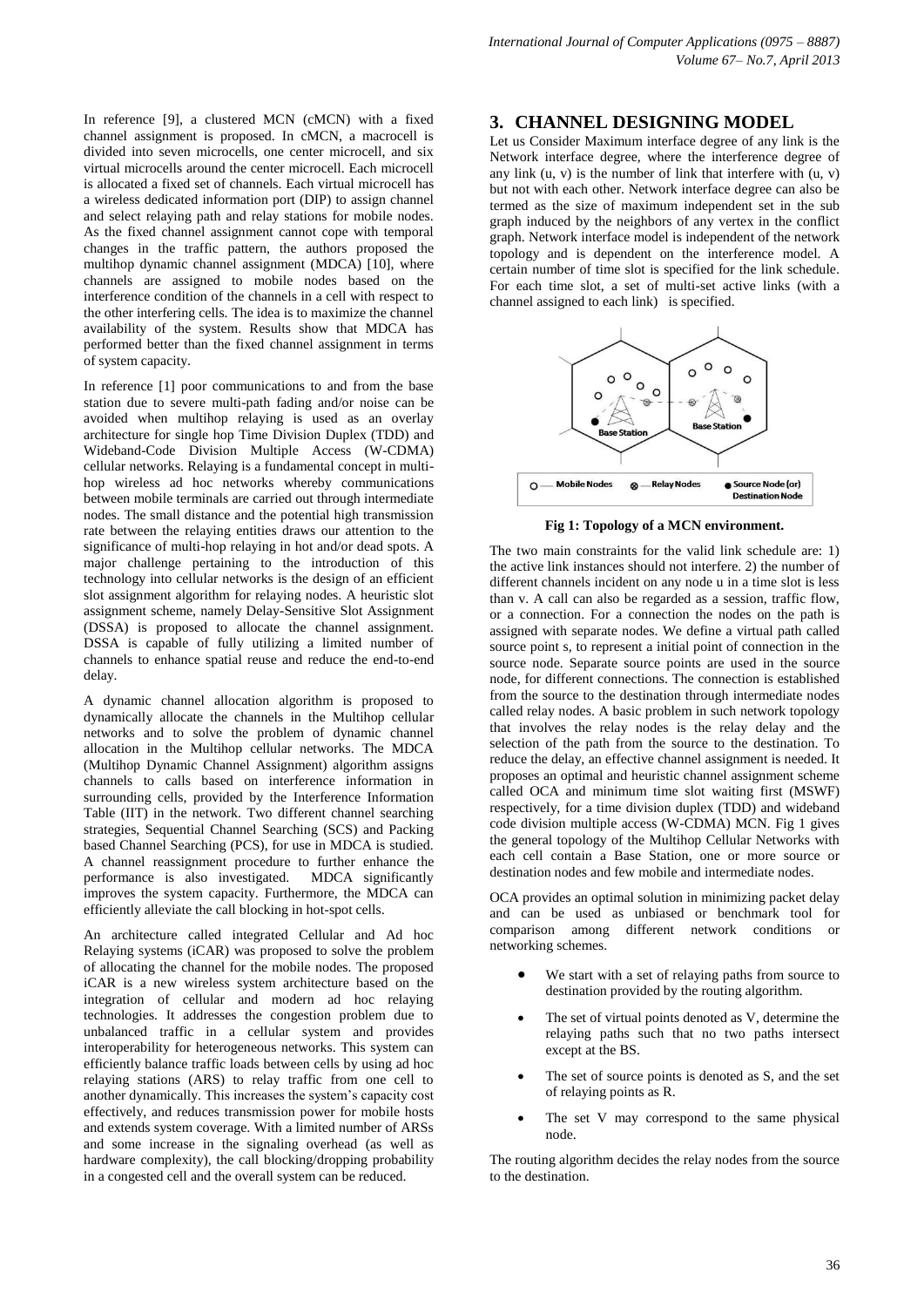## **4. MINIMUM SLOT WAITING FIRST ALGORITHM**

MSWF scheme is based on the design goals described before. The Channel assignment scheme resides in the network controller and is also executed in the network controller, such as the radio network control (RNC) in the 3G UMTS. A number of network BSs are connected to the network controller. In Optimal Channel Assignment, when a relaying path is given the main task is to find a channel assignment to minimize the total packet relaying delay. OCA also assures that no signal collision occurs. Other main function of the OCA is that it checks for channel conflicts. An OCA scheme is formulated as an integer linear program to solve the above problems.

A heuristic channel assignment scheme called the Minimum slot waiting first is used to Minimum Slot Waiting First consists of two phases: the proposing phase and the checking phase. A channel which contributes minimum delay is proposed for the node when assigning a channel on a relaying path. The selected channel is called proposed channel and the node the current node. Based on four rules a, b, c and d the channel is checked for channel conflicts. Rules a and b are used to check co-timeslot conflicts where as rules c and d are used for checking co-channel conflicts. The proposed channel is accepted if no rules are violated else the channel is eliminated. The two phases are:

#### **4.1 Proposing phase:**

A channel that contributes the lowest relay delay is proposed to the current node on the path.

#### **4.2 Checking phase:**

*Rule a:* The current node is not receiving on the time slot of the proposed channel.

*Rule b:* The next hop node is not transmitting on or temporary assigned with the time slot of the proposed channel.

*Rule c:* Nodes on the other routes having there transmission zones in which the next hop node falls are not transmitting on the proposed channel.

*Rule d:* Nodes that are in the transmitting zone of the current node are not receiving on the proposed channel.

### **5. CARD PROTOCOL**

The CARD Protocol is a combination of modified Distance vector routing and Minimum Slot Waiting First channel allocation algorithm. The CARD protocol consists of Routing phase and Allocation phase. In case of the Routing phase the relay nodes are selected on the basis of the minimum distance between two relay nodes and a path for the data packets to reach the destination node is developed. The Routing phase mostly utilized the modified Distance vector routing, which makes use of distance as a metric for allocating the channel resource to the data packets. The Allocation phase consists of mainly the allocation of the channel as in case of the Minimum Slot Waiting First allocation, the data with high priority is allocated the time slot when many data packets compete for channel allocation.

### **5.1 Routing Phase:**

The fixed relay nodes are separated from one another by varying distances between them. When dynamic channel allocation strategies are used for fixed relay nodes and if an effective algorithm is not used to decide the optimum path for the data packets to reach the destination then the path taken by the data packets may be longer and time consuming which affects the overall performance of the communication. The new path selection algorithm is used for preventing such drawbacks of selecting longer paths while allocating channel for the data packets to be transmitted from the source to the destination. The path selection algorithm, Modified Dijkstras forms a table with required relay nodes with the minimum distance to each other. This table is referred to create the relay path which gives information about shortest path between the sender and the receiver. The various paths between the Base Station and the Source or Destination nodes are represented in a Tree structure in Fig 2.



**Fig 2: Relay route from Base Station to the source**

#### **5.2 Allocation phase:**

In Allocation phase the channel is allocated to the slot of data. For the allocation of the channel modified Minimum Slot waiting first algorithm is used. After setting the relaying path with the help of the routing phase of the CARD protocol, the next task is to allocate the packets to the suitable channel using the UDF (Urgent Data First) algorithm. The UDF helps to minimize the packet relaying delay and ensure that no signal collision, channel conflict or co-time-slot conflict occurs. It also helps to allocate the slots for the important or the urgent data. Unlike other channel allocation algorithm the UDF is a greedy algorithm which provides a local optimal solution, focusing on minimizing delay for the packets on the path of a new call.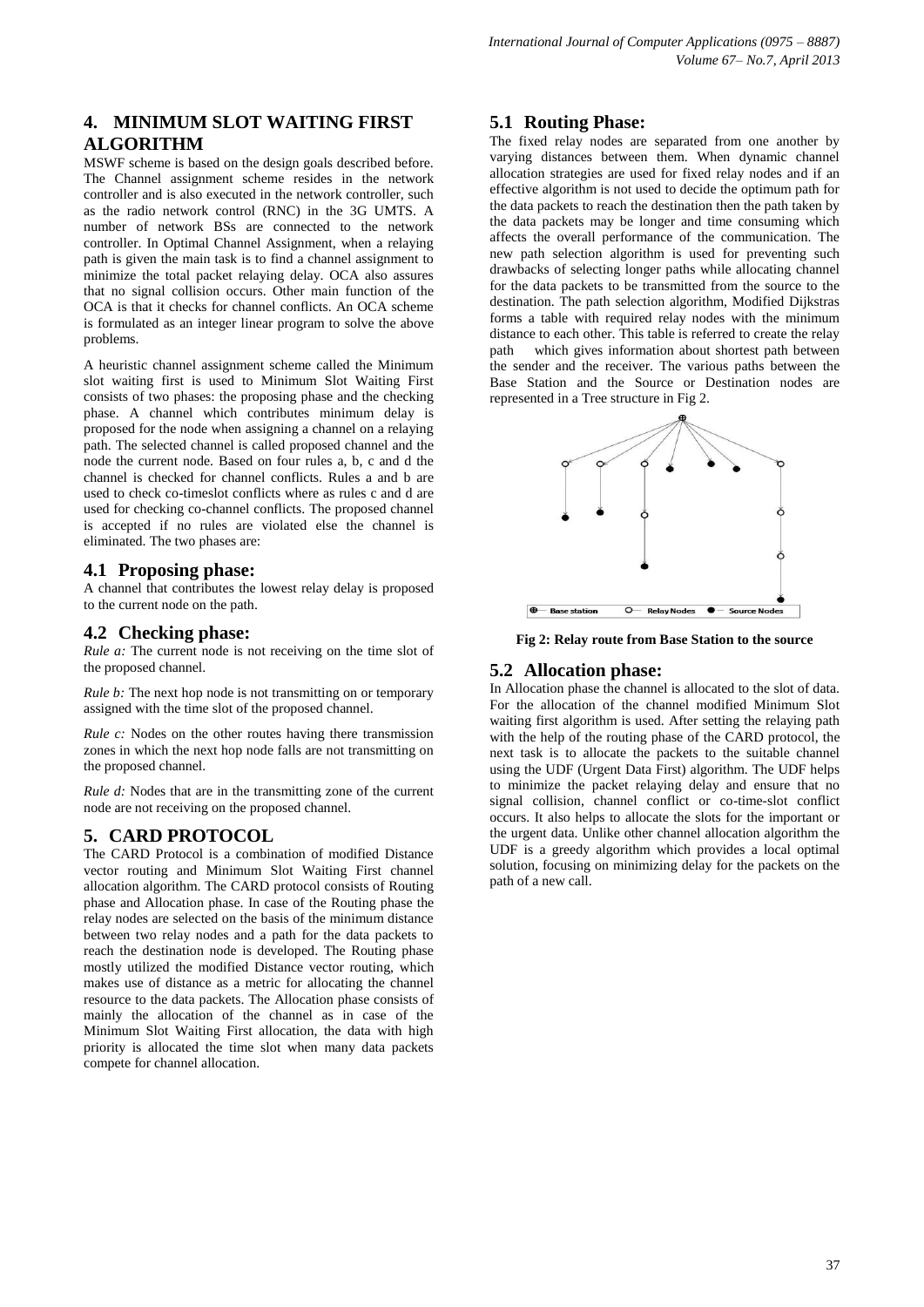|            |                                     | BS/<br>mobile<br>range | BS/<br>mobile<br>capacity | Time<br>Slots/<br>frame | Time-<br>Slots/<br>uplink | Codes /<br>Time<br><b>Slots</b> | Max.<br>hop<br>count | Data<br>rate<br>per code | No. of<br>source<br>nodes | Call<br>request<br>rates | Call<br>holding<br>time | Antenna                                       | <b>Simulation</b><br><b>Duration</b> |
|------------|-------------------------------------|------------------------|---------------------------|-------------------------|---------------------------|---------------------------------|----------------------|--------------------------|---------------------------|--------------------------|-------------------------|-----------------------------------------------|--------------------------------------|
| Scenario 1 | OCA/<br><b>MSWF/</b><br><b>CARD</b> | 240m                   | $1040$ kbps               | 6                       | 6                         | 6                               |                      | 45.4 kbps                | 46                        | $0.5$ calls/<br>min.     | l min                   | Directional<br>antenna with<br>beam angle 45° | 20 mins.                             |
| Scenario 2 | <b>OCA</b>                          | 240m                   | $1040$ kbps               | 16                      | 14                        | <sub>0</sub>                    | 8                    |                          |                           |                          |                         |                                               |                                      |
|            | <b>MSWF</b>                         | 380m                   | 830 kbps                  | 16                      | 14                        |                                 | 8                    | 15.13 kbps               | 75                        |                          |                         |                                               |                                      |
|            | <b>CARD</b>                         | 1150m                  | 210 kbps                  | 16                      | 14                        | ×                               | $\sim$<br>∸          |                          |                           |                          |                         |                                               |                                      |

**Table 1. Parameters for Simulation**

The UDF is designed on the basis of three principles: 1.Eliminate the conflicting channel, by checking the available channel as in case of the checking phase of MSWF, 2.Select channels which contribute minimum relaying delay (time-slot waiting time) and 3.Allocate the packets. The UDF Algorithm in addition to the MSWF algorithm to allocate the channel for the important or urgent data, Urgent data First(UDF) algorithm is used. In case of the UDF, the priority bits are used to specify the urgent or the important data packets and the priority bits are not added to the ordinary data packets. UDF algorithm checks whether the data packet is an ordinary data packet or an urgent one. Once a data packet is identified as an urgent packet, then the channel is allocated to the urgent packet depending on the priority of the packet.

#### **6. Performance Evaluation**

The performance of CARD is compared with respect to OCA and the MSWF case at different conditions in terms of number of time-slots, number of hop counts, nodal densities, and cell sizes and parameters. The simulation model has a single source and several destinations to allocate the channel. The number of relaying nodes varies from 0 to 150 in increments of 30.We separate the role of source node and relaying node so that the case in which no mobile nodes are willing to relay signals can be captured. The different number of relaying nodes is used to model different network densities and traffic patterns. All the nodes are uniformly distributed in a circular region with a radius of 1,150 m centered at the BS. Fig 3 represents the simulation model of a single cell Multihop Network.



**Fig 3 Model of a Single Cell**

*Scenario 1 (Small number of available channels):* In this scenario, the BS and mobile nodes have a transmission range of 250 m along with a cell capacity of 1,040 kbps. Each TDD data transmission frame has a length of 4.33 milliseconds along with 6 time-slots. This frame size is 1/3 of the standard data transmission frame size, which is 12 ms and 16 timeslots, in the WCDMA standard (Holma & Toskala, 2004). All 6 time-slots are assigned for the BS uplink transmission. A

maximum number of six codes can be assigned to each timeslot. Thus, there are 36 channels (timeslot code pairs). Each code corresponds to a data rate of 45.4 kbps, which is 3 times 15.13 kbps (the data rate of one code with spreading factor 16 in the WCDMA standard) (Holma & Toskala, 2004). Each call uses one code at a constant bit rate. The maximum number of hops is set to 4 to avoid excessive delay. The number of source nodes is 46, which is larger than 36. Note that a relatively large number of source nodes are used because a small hop count is used. Thus, even though the network density is high, there are source nodes not able to reach the base stations to use the available channels. In this setting, there is enough demand reaching the BS to establish a congested condition to test the effectiveness of the schemes.



**Fig 4: Per-hop Packet delay.**

*Scenario 2 (Large number of available channels):* In this scenario, for OCA case, the transmission ranges (cell size) of the BS are 240 and for MSWF transmission ranges (cell size) of the BS are 380 m with cell capacity of 1,040 and 830 kbps respectively, whereas the transmission range of mobile nodes is 240 m.



**Fig 5: Cell Throughput.**

For the CARD case, the transmission range of the BS is 1,150 m with cell capacity of 210 kbps. The data transmission frame